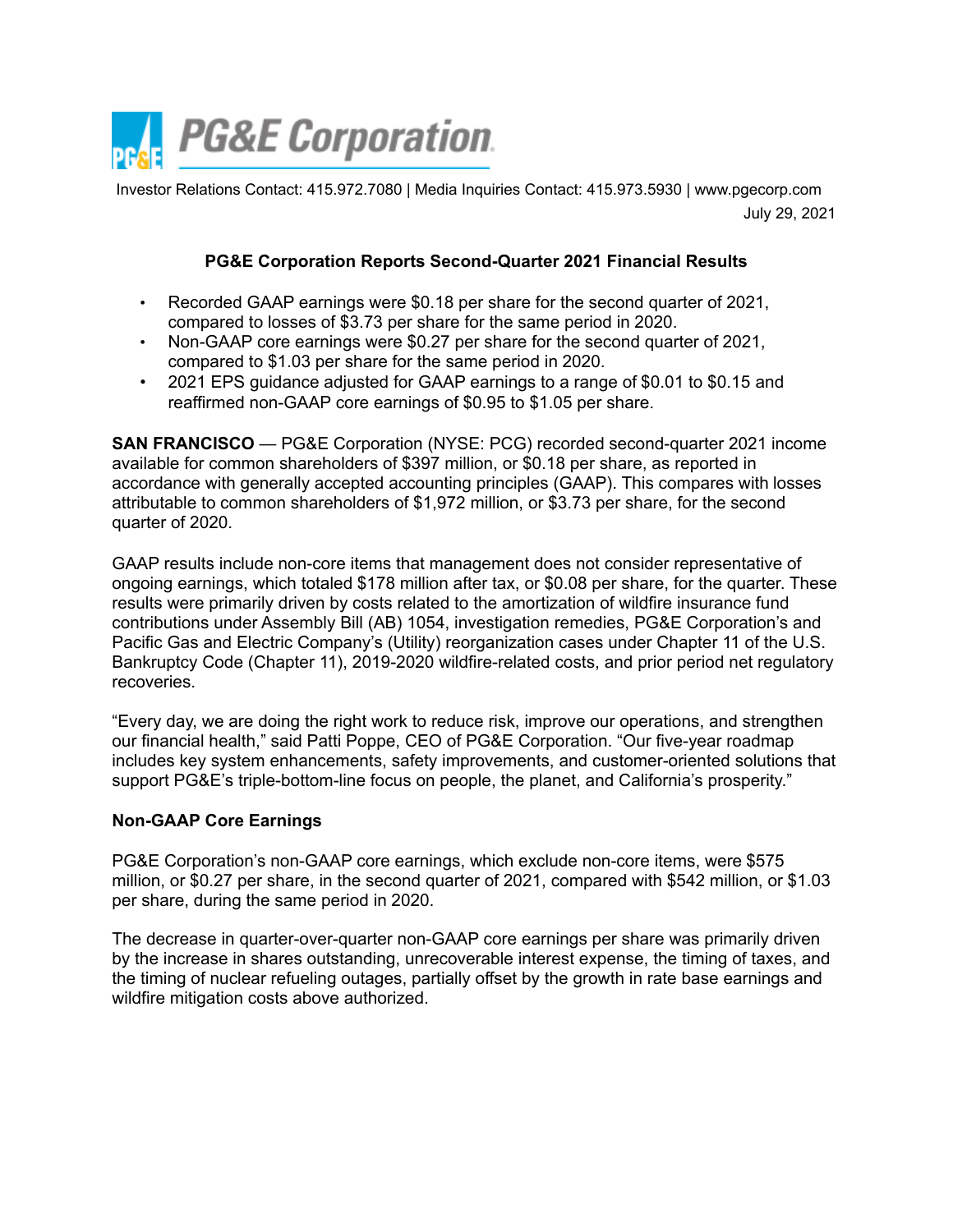PG&E Corporation uses "non-GAAP core earnings," which is a non-GAAP financial measure, in order to provide a measure that allows investors to compare the underlying financial performance of the business from one period to another, exclusive of non-core items. See the accompanying tables for a reconciliation of non-GAAP core earnings to consolidated earnings available for common shareholders.

# **2021 Guidance**

PG&E Corporation is adjusting 2021 GAAP earnings guidance to a range of \$0.01 to \$0.15 per share, which includes non-core items. PG&E Corporation is adjusting 2021 non-core items guidance to a range of \$1.9 billion to \$2.0 billion after tax, reflecting bankruptcy and legal costs, the amortization of wildfire insurance fund contributions, 2019-2020 wildfire-related costs, investigation remedies, and prior period net regulatory recoveries, partially offset by the rate neutral securitization inception impact.

On a non-GAAP basis, the guidance range for projected 2021 core earnings is reaffirmed at \$0.95 to \$1.05 per share. Factors driving non-GAAP core earnings include net below the line and spend above authorized of up to \$100 million after tax and unrecoverable interest expense of \$300 million to \$325 million after tax.

Guidance is based on various assumptions and forecasts, including those relating to authorized revenues, future expenses, capital expenditures, rate base, equity issuances, rate neutral securitization, and certain other factors.

# **Supplemental Financial Information**

In addition to the financial information accompanying this release, presentation slides have been furnished to the Securities and Exchange Commission (SEC) and are available on PG&E Corporation's website at: http://investor.pgecorp.com/financials/quarterly-earnings-reports/ default.aspx.

#### **Earnings Conference Call**

PG&E Corporation will also hold a conference call on July 29, 2021, at 11:00 a.m. Eastern Time (8:00 a.m. Pacific Time) to discuss its second quarter 2021 results. The public can access the conference call through a simultaneous webcast. The link is provided below and will also be available from the PG&E Corporation website.

What: Second Quarter 2021 Earnings Call

When: Thursday, July 29, 2021 at 11:00 a.m. Eastern Time

Where: http://investor.pgecorp.com/news-events/events-and-presentations/default.aspx

A replay of the conference call will be archived through August 5, 2021 at http:// investor.pgecorp.com/news-events/events-and-presentations/default.aspx.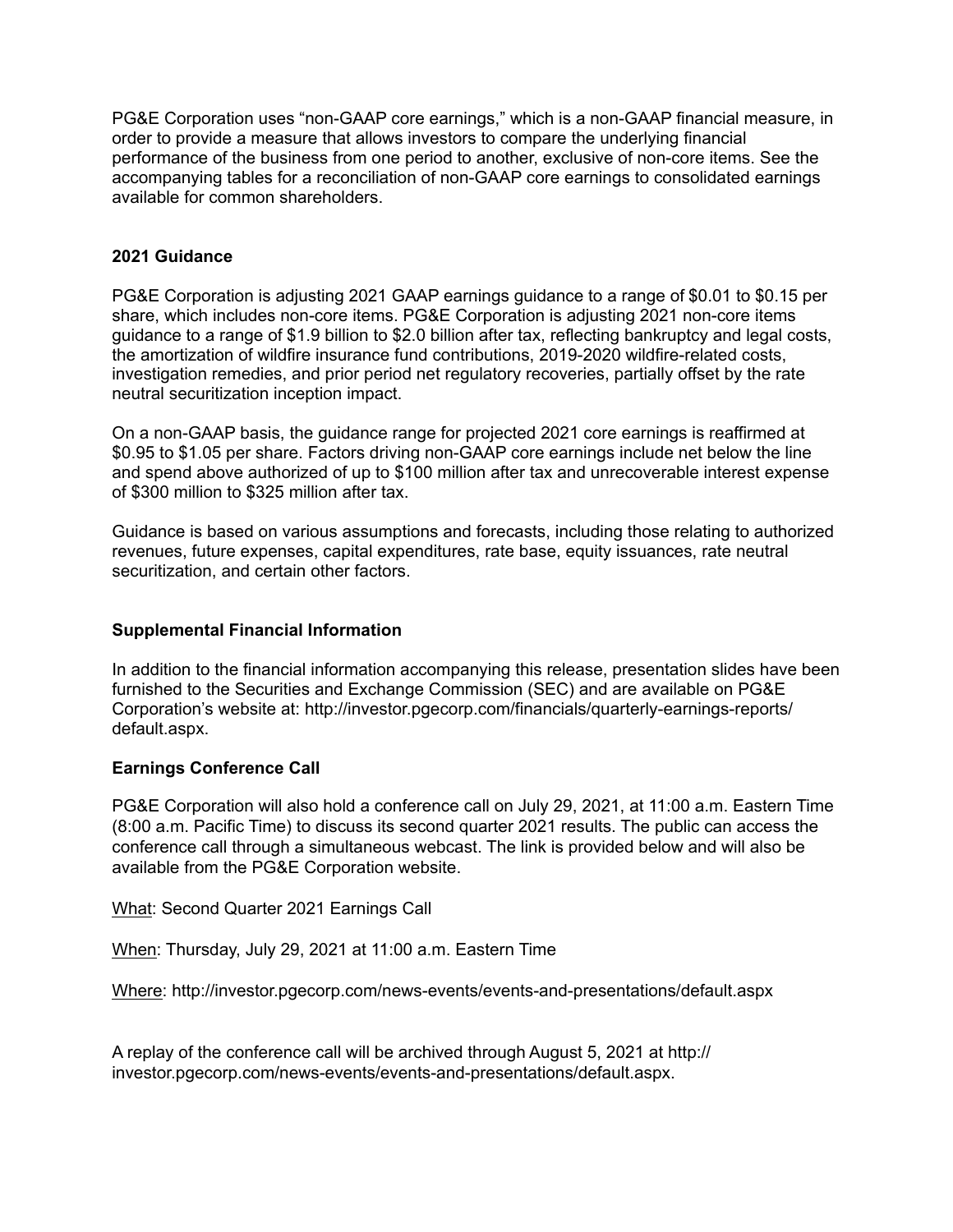Alternatively, a toll-free replay of the conference call may be accessed shortly after the live call through August 5, 2021, by dialing (800) 585-8367. International callers may dial (416) 621-4642. For both domestic and international callers, the confirmation code 8244484 will be required to access the replay.

## **Public Dissemination of Certain Information**

PG&E Corporation and the Utility routinely provide links to the Utility's principal regulatory proceedings with the CPUC and the Federal Energy Regulatory Commission (FERC) at http:// investor.pgecorp.com, under the "Regulatory Filings" tab, so that such filings are available to investors upon filing with the relevant agency. PG&E Corporation and the Utility also routinely post, or provide direct links to, presentations, documents, and other information that may be of interest to investors at http://investor.pgecorp.com, under the "Chapter 11," "Wildfire and Safety Updates" and "News & Events: Events & Presentations" tabs, respectively, in order to publicly disseminate such information. It is possible that any of these filings or information included therein could be deemed to be material information.

# **About PG&E Corporation**

PG&E Corporation (NYSE: PCG) is a holding company headquartered in San Francisco. It is the parent company of Pacific Gas and Electric Company, an energy company that serves 16 million Californians across a 70,000-square-mile service area in Northern and Central California. For more information, visit http://www.pgecorp.com. In this press release, they are together referred to as "PG&E."

### **Forward-Looking Statements**

This news release contains forward-looking statements that are not historical facts, including statements about the beliefs, expectations, estimates, future plans and strategies of PG&E Corporation and the Utility, including but not limited to earnings guidance for 2021. These statements are based on current expectations and assumptions, which management believes are reasonable, and on information currently available to management, but are necessarily subject to various risks and uncertainties. In addition to the risk that these assumptions prove to be inaccurate, factors that could cause actual results to differ materially from those contemplated by the forward-looking statements include factors disclosed in PG&E Corporation and the Utility's joint annual report on Form 10-K for the year ended December 31, 2020, their most recent quarterly report on Form 10-Q for the quarter ended June 30, 2021, and other reports filed with the SEC, which are available on PG&E Corporation's website at www.pgecorp.com and on the SEC website at www.sec.gov. PG&E Corporation and PG&E undertake no obligation to publicly update or revise any forward-looking statements, whether due to new information, future events or otherwise, except to the extent required by law.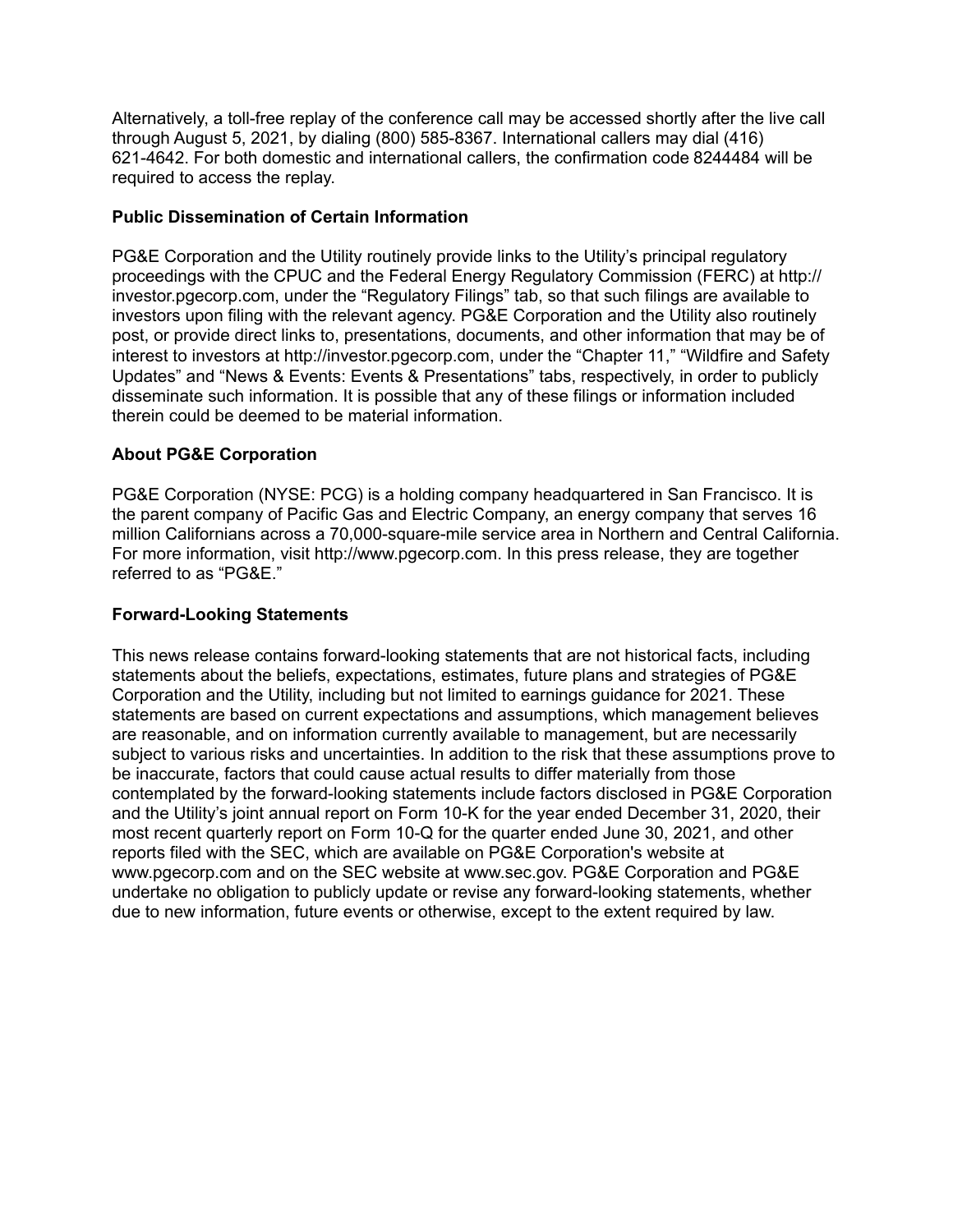### **PG&E CORPORATION CONDENSED CONSOLIDATED STATEMENTS OF INCOME**

|                                                                      | (Unaudited)                 |                |                           |                           |                           |       |               |         |
|----------------------------------------------------------------------|-----------------------------|----------------|---------------------------|---------------------------|---------------------------|-------|---------------|---------|
|                                                                      | Three Months Ended June 30, |                |                           | Six Months Ended June 30, |                           |       |               |         |
| (in millions, except per share amounts)                              |                             | 2021           |                           | 2020                      |                           | 2021  |               | 2020    |
| <b>Operating Revenues</b>                                            |                             |                |                           |                           |                           |       |               |         |
| Electric                                                             | \$                          | 3,951          | $\mathcal{S}$             | 3,435                     | $\mathcal{S}$             | 7,346 | $\mathcal{S}$ | 6,475   |
| Natural gas                                                          |                             | 1,264          |                           | 1,098                     |                           | 2,585 |               | 2,364   |
| <b>Total operating revenues</b>                                      |                             | 5,215          |                           | 4,533                     |                           | 9,931 |               | 8,839   |
| <b>Operating Expenses</b>                                            |                             |                |                           |                           |                           |       |               |         |
| Cost of electricity                                                  |                             | 847            |                           | 759                       |                           | 1,437 |               | 1,304   |
| Cost of natural gas                                                  |                             | 187            |                           | 134                       |                           | 494   |               | 418     |
| Operating and maintenance                                            |                             | 2,583          |                           | 2,141                     |                           | 4,919 |               | 4,108   |
| Wildfire-related claims, net of insurance recoveries                 |                             | (5)            |                           | 170                       |                           | 167   |               | 170     |
| Wildfire Fund expense                                                |                             | 118            |                           | 173                       |                           | 237   |               | 173     |
| Depreciation, amortization, and decommissioning                      |                             | 851            |                           | 874                       |                           | 1,739 |               | 1,729   |
| <b>Total operating expenses</b>                                      |                             | 4,581          |                           | 4,251                     |                           | 8,993 |               | 7,902   |
| <b>Operating Income</b>                                              |                             | 634            |                           | 282                       |                           | 938   |               | 937     |
| Interest income                                                      |                             | 15             |                           | 12                        |                           | 17    |               | 28      |
| Interest expense                                                     |                             | (398)          |                           | (199)                     |                           | (806) |               | (453)   |
| Other income, net                                                    |                             | 128            |                           | 100                       |                           | 255   |               | 197     |
| Reorganization items, net                                            |                             | (11)           |                           | (1,624)                   |                           | (11)  |               | (1,800) |
| <b>Income (Loss) Before Income Taxes</b>                             |                             | 368            |                           | (1, 429)                  |                           | 393   |               | (1,091) |
| Income tax provision (benefit)                                       |                             | (33)           |                           | 539                       |                           | (131) |               | 503     |
| <b>Net Income (Loss)</b>                                             |                             | 401            |                           | (1,968)                   |                           | 524   |               | (1,594) |
| Preferred stock dividend requirement of subsidiary                   |                             | $\overline{4}$ |                           | 4                         |                           | 7     |               | 7       |
| <b>Income (Loss) Attributable to Common Shareholders</b>             | $\mathbf{\$}$               | 397            | $\boldsymbol{\mathsf{S}}$ | $(1,972)$ \$              |                           | 517   | $\mathbf{\$}$ | (1,601) |
| <b>Weighted Average Common Shares Outstanding,</b><br><b>Basic</b>   |                             | 1,985          |                           | 529                       |                           | 1,985 |               | 529     |
| <b>Weighted Average Common Shares Outstanding,</b><br><b>Diluted</b> |                             | 2,146          |                           | 529                       |                           | 2,146 |               | 529     |
| <b>Net Income (Loss) Per Common Share, Basic</b>                     | $\mathbb S$                 | 0.20           | $\boldsymbol{\mathsf{S}}$ | (3.73)                    | $\boldsymbol{\mathsf{s}}$ | 0.26  | $\mathbf{s}$  | (3.03)  |
| <b>Net Income (Loss) Per Common Share, Diluted</b>                   | \$                          | 0.18           | $\mathbf S$               | (3.73)                    | $\mathbf{\$}$             | 0.24  | $\mathbf S$   | (3.03)  |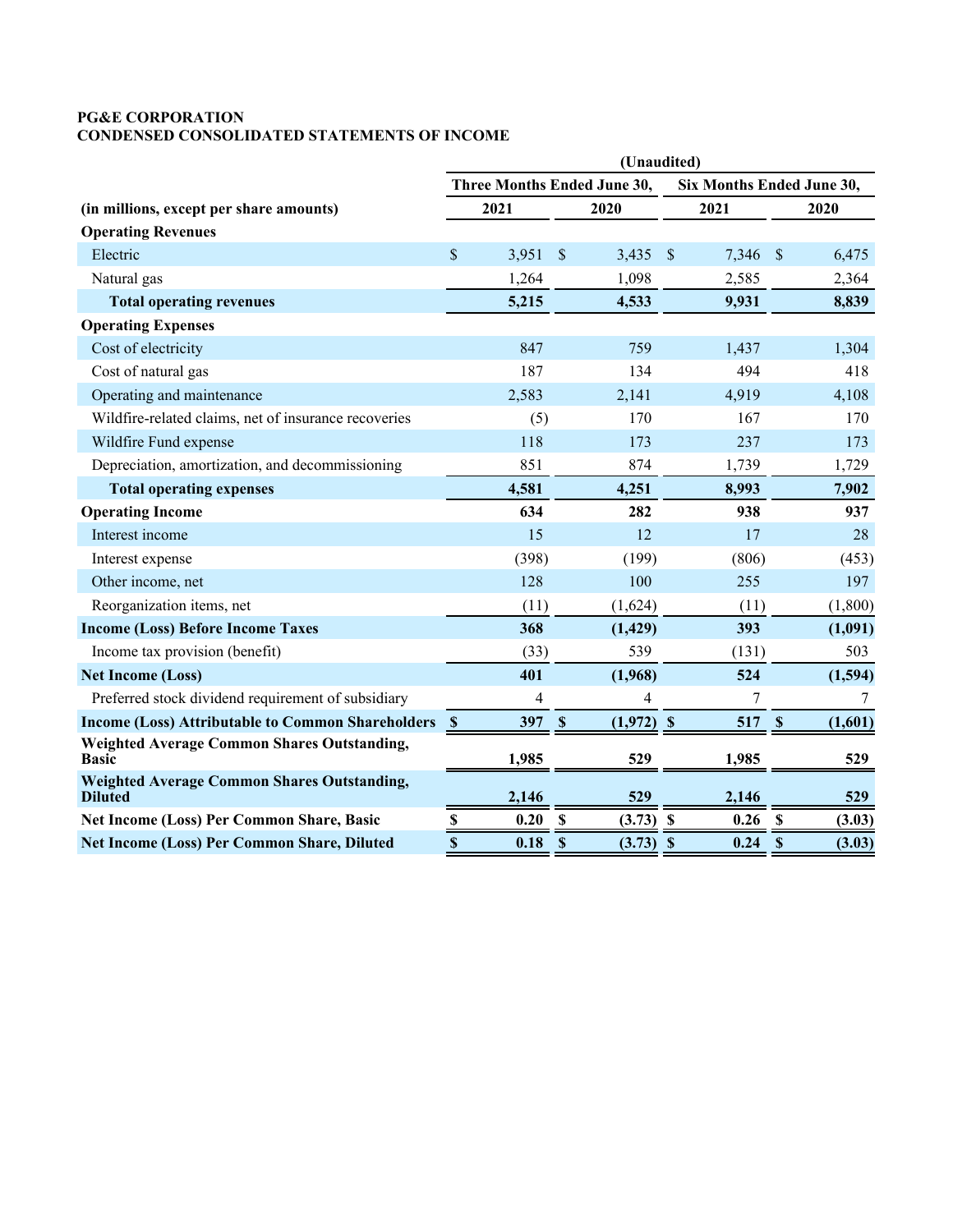#### Reconciliation of PG&E Corporation's Consolidated Earnings Available for Common Shareholders in Accordance with Generally Accepted Accounting Principles ("GAAP") to Non-GAAP Core Earnings Second Quarter, 2021 vs. 2020 (in millions, except per share amounts)

|                                                          | <b>Three Months Ended</b><br><b>June 30.</b> |                 |           |    |                                  |      | <b>Six Months Ended</b><br><b>June 30,</b> |                 |     |               |    |      |    |        |  |  |  |  |  |  |  |  |  |                                  |  |  |
|----------------------------------------------------------|----------------------------------------------|-----------------|-----------|----|----------------------------------|------|--------------------------------------------|-----------------|-----|---------------|----|------|----|--------|--|--|--|--|--|--|--|--|--|----------------------------------|--|--|
|                                                          |                                              | <b>Earnings</b> |           |    | <b>Common Share</b><br>(Diluted) |      |                                            | <b>Earnings</b> |     |               |    |      |    |        |  |  |  |  |  |  |  |  |  | <b>Common Share</b><br>(Diluted) |  |  |
| (in millions, except per share amounts)                  |                                              | 2021            | 2020      |    | 2021                             |      | 2020                                       | 2021            |     | 2020          |    | 2021 |    | 2020   |  |  |  |  |  |  |  |  |  |                                  |  |  |
| <b>PG&amp;E Corporation's Earnings on a GAAP basis</b>   | s.                                           | 397             | \$(1,972) | s. | 0.18                             | s.   | (3.73)                                     | \$              | 517 | $$(1,601)$ \$ |    | 0.24 | s. | (3.03) |  |  |  |  |  |  |  |  |  |                                  |  |  |
| Non-core items: $(1)$                                    |                                              |                 |           |    |                                  |      |                                            |                 |     |               |    |      |    |        |  |  |  |  |  |  |  |  |  |                                  |  |  |
| Amortization of Wildfire Fund contribution (2)           |                                              | 85              | 125       |    | 0.04                             |      | 0.24                                       |                 | 171 | 125           |    | 0.08 |    | 0.24   |  |  |  |  |  |  |  |  |  |                                  |  |  |
| Investigation remedies (3)                               |                                              | 50              | 45        |    | 0.02                             |      | 0.08                                       |                 | 78  | 73            |    | 0.04 |    | 0.14   |  |  |  |  |  |  |  |  |  |                                  |  |  |
| Bankruptcy and legal costs <sup>(4)</sup>                |                                              | 40              | 2,275     |    | 0.02                             |      | 4.30                                       |                 | 72  | 2,452         |    | 0.03 |    | 4.64   |  |  |  |  |  |  |  |  |  |                                  |  |  |
| 2019-2020 wildfire-related costs, net of insurance (b)   |                                              | 3               | 148       |    |                                  |      | 0.28                                       |                 | 136 | 148           |    | 0.06 |    | 0.28   |  |  |  |  |  |  |  |  |  |                                  |  |  |
| Prior period net regulatory recoveries (6)               |                                              |                 | (78)      |    |                                  |      | (0.15)                                     |                 | 88  | (78)          |    | 0.04 |    | (0.15) |  |  |  |  |  |  |  |  |  |                                  |  |  |
| PG&E Corporation's Non-GAAP Core Earnings <sup>(7)</sup> |                                              | 575             | 542<br>æ. | 5  | 0.27                             | - \$ | 1.03                                       | \$1,062         |     | \$1,119       | s. | 0.50 | s. | 2.11   |  |  |  |  |  |  |  |  |  |                                  |  |  |

All amounts presented in the table above and footnotes below are tax adjusted at PG&E Corporation's statutory tax rate of 27.98% for 2021 and 2020, except for certain costs that are not tax deductible. Amounts may not sum due to rounding.

- (1) "Non-core items" include items that management does not consider representative of ongoing earnings and affect comparability of financial results between periods, consisting of the items listed in the table above. See Exhibit H: Use of Non-GAAP Financial Measures.
- (2) The Utility recorded costs of \$118 million (before the tax impact of \$33 million) and \$237 million (before the tax impact of \$66 million) during the three and six months ended June 30, 2021, respectively, associated with the amortization of Wildfire Fund contributions related to Assembly Bill ("AB") 1054.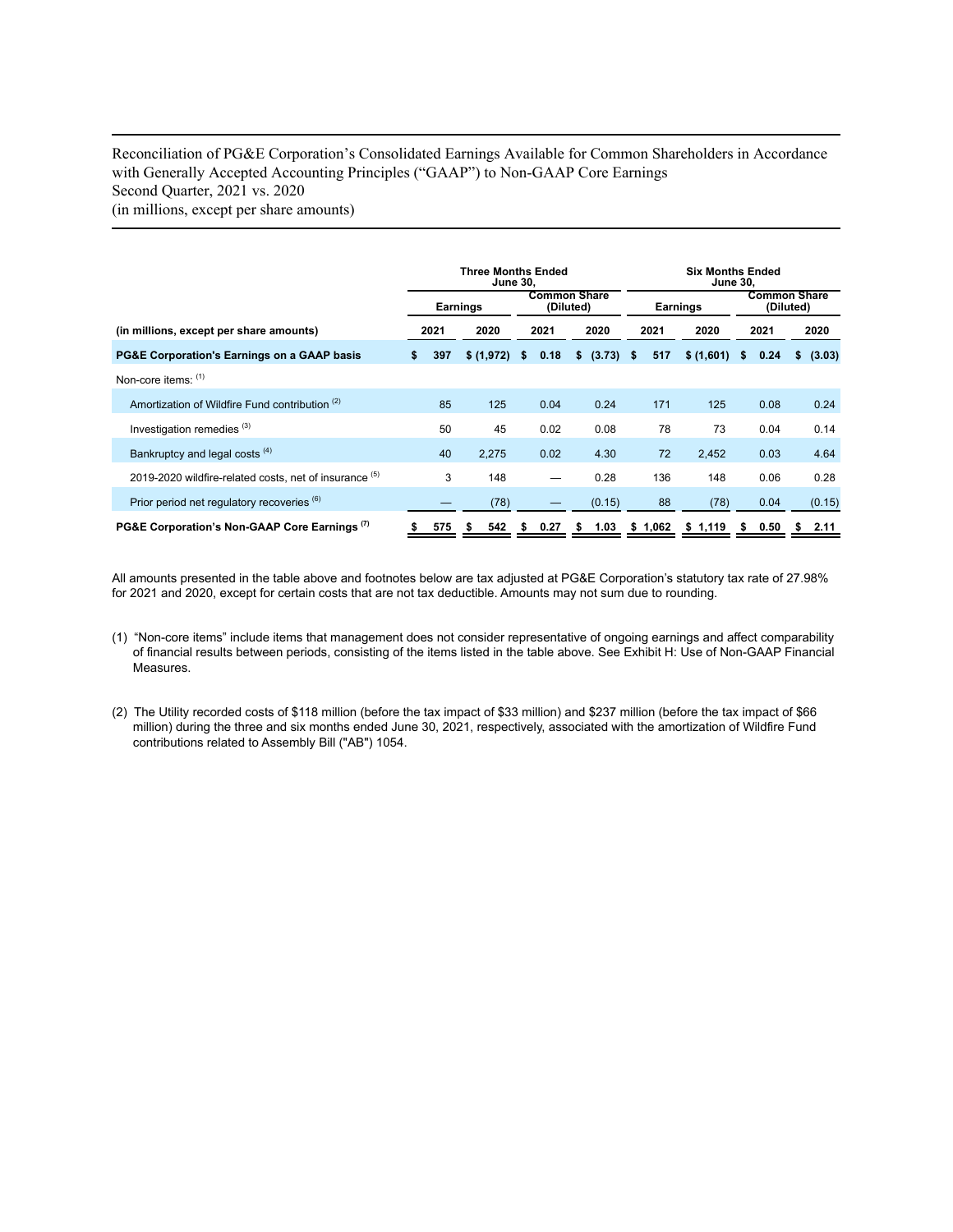(3) The Utility recorded costs of \$60 million (before the tax impact of \$11 million) and \$97 million (before the tax impact of \$19 million) during the three and six months ended June 30, 2021, respectively, associated with investigation remedies. This includes \$24 million (before the tax impact of \$6 million) and \$48 million (before the tax impact of \$13 million) during the three and six months ended June 30, 2021, respectively, related to the Order Instituting Investigation ("OII") into the 2017 Northern California Wildfires and 2018 Camp Fire (the "Wildfires OII") settlement, as modified by the Decision Different dated April 20, 2020. The Utility also recorded an incremental charge of \$20 million (before the tax impact of \$1 million) during the three and six months ended June 30, 2021, associated with the May 26, 2021 Presiding Officer's Decision for the Public Safety Power Shutoff (PSPS) Order to Show Cause for the Fall 2019 PSPS events. The Utility also incurred restoration and rebuild costs of \$9 million (before the tax impact of \$3 million) and \$14 million (before the tax impact of \$4 million) during the three and six months ended June 30, 2021, respectively, associated with the town of Paradise (2018 Camp Fire). The Utility also recorded costs of \$8 million (before the tax impact of \$0.1 million) and \$15 million (before the tax impact of \$0.4 million) during the three and six months ended June 30, 2021, respectively, for system enhancements related to the Locate and Mark OII.

| (in millions, pre-tax)                            | <b>Three Months</b><br>Ended June 30,<br>2021 | <b>Six Months</b><br>Ended June 30,<br>2021 |         |
|---------------------------------------------------|-----------------------------------------------|---------------------------------------------|---------|
| Wildfire OII disallowance and system enhancements | \$                                            | 24                                          | 48<br>S |
| Incremental PSPS charge                           |                                               | 20                                          | 20      |
| Paradise restoration and rebuild                  |                                               | 9                                           | 14      |
| Locate and Mark OII system enhancements           |                                               | 8                                           | 15      |
| <b>Investigation remedies</b>                     |                                               | 60                                          | S       |

(4) PG&E Corporation and the Utility recorded costs of \$54 million (before the tax impact of \$14 million) and \$98 million (before the tax impact of \$26 million) during the three and six months ended June 30, 2021, respectively, associated with bankruptcy and legal costs. This includes \$34 million (before the tax impact of \$10 million) and \$72 million (before the tax impact of \$20 million) during the three and six months ended June 30, 2021, respectively, related to exit financing costs. PG&E Corporation and the Utility also incurred legal and other costs of \$19 million (before the tax impact of \$4 million) and \$26 million (before the tax impact of \$6 million) during the three and six months ended June 30, 2021, respectively.

| (in millions, pre-tax)            | <b>Three Months</b><br>Ended June 30,<br>2021 |    | <b>Six Months</b><br>Ended June 30,<br>2021 |    |  |
|-----------------------------------|-----------------------------------------------|----|---------------------------------------------|----|--|
| Exit financing                    | \$                                            | 34 | S                                           | 72 |  |
| Legal and other costs             |                                               | 19 |                                             | 26 |  |
| <b>Bankruptcy and legal costs</b> |                                               | 54 |                                             | 98 |  |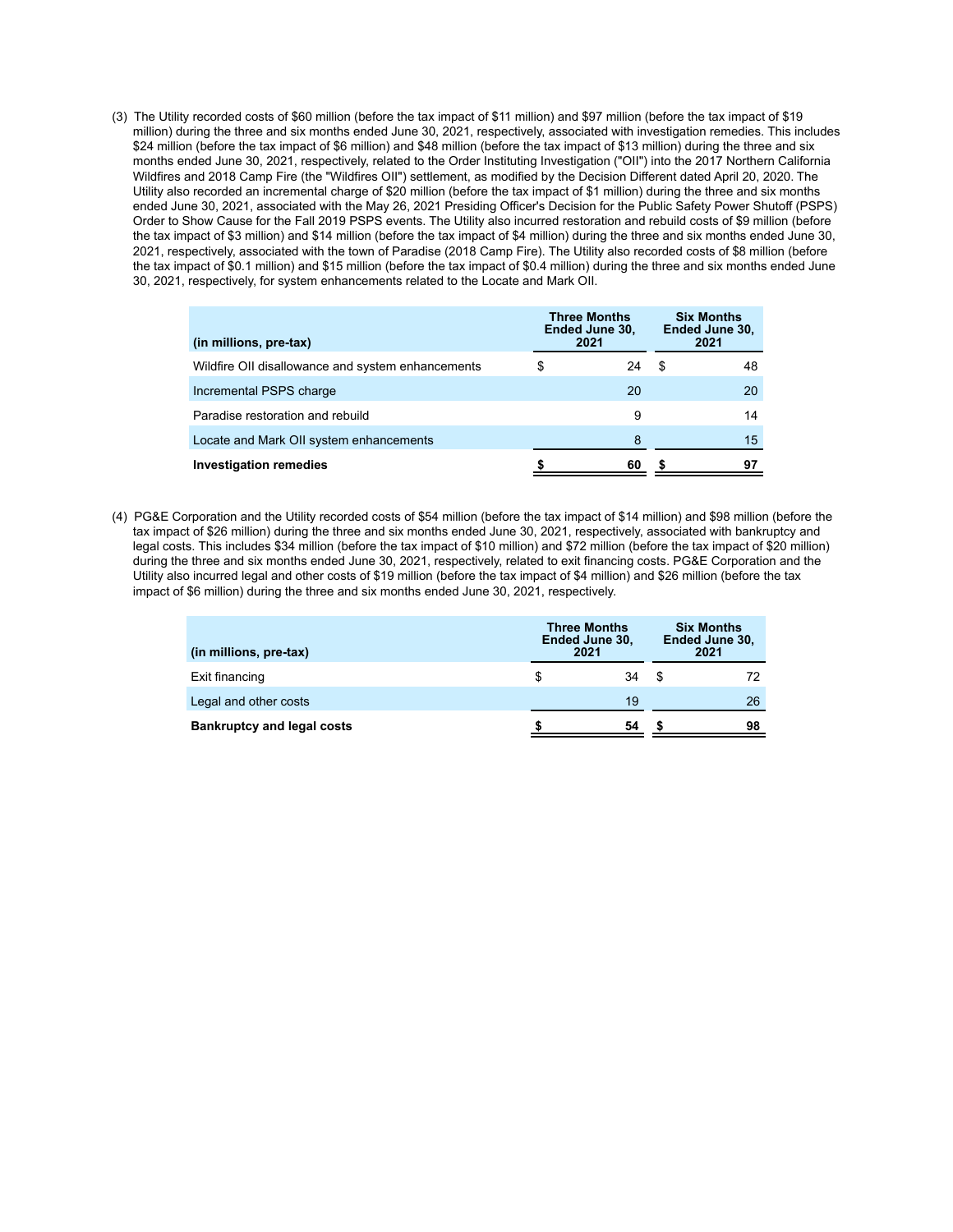(5) The Utility incurred costs, net of probable insurance recoveries, of \$4 million (before the tax impact of \$1 million) and \$189 million (before the tax impact of \$53 million) during the three and six months ended June 30, 2021, respectively, associated with the 2019-2020 wildfires. This includes accrued charges for third-party claims of \$175 million (before the tax impact of \$49 million) during the six months ended June 30, 2021, related to the 2019 Kincade fire, and \$75 million (before the tax impact of \$21 million) and \$100 million (before the tax impact of \$28 million) during the three and six months ended June 30, 2021, respectively, related to the 2020 Zogg fire. In addition, the Utility also incurred costs of \$6 million (before the tax impact of \$2 million) during the six months ended June 30, 2021, for clean-up and repair costs related to the 2020 Zogg fire. The Utility also incurred costs of \$6 million (before the tax impact of \$2 million) and \$9 million (before the tax impact of \$3 million) during the three and six months ended June 30, 2021, respectively, for legal and other costs related to the 2019 Kincade fire, as well as \$3 million (before the tax impact of \$1 million) and \$7 million (before the tax impact of \$2 million) during the three and six months ended June 30, 2021, respectively, related to the 2020 Zogg fire. These costs were partially offset by probable insurance recoveries of \$80 million (before the tax impact of \$22 million) and \$108 million (before the tax impact of \$30 million) during the three and six months ended June 30, 2021, respectively, related to the 2020 Zogg fire.

| (in millions, pre-tax)                             | <b>Three Months</b><br>Ended June 30,<br>2021 | <b>Six Months</b><br>Ended June 30,<br>2021 |
|----------------------------------------------------|-----------------------------------------------|---------------------------------------------|
| 2019 Kincade fire-related costs                    |                                               |                                             |
| Third-party claims                                 | \$                                            | \$<br>175                                   |
| Legal and other costs                              | 6                                             | 9                                           |
| 2020 Zogg fire-related costs, net of insurance     |                                               |                                             |
| Third-party claims                                 | 75                                            | 100                                         |
| Utility clean-up and repairs                       |                                               | 6                                           |
| Legal and other costs                              | 3                                             |                                             |
| Insurance recoveries                               | (80)                                          | (108)                                       |
| 2019-2020 wildfire-related costs, net of insurance |                                               | 189                                         |

- (6) The Utility incurred \$122 million (before the tax impact of \$34 million) during the six months ended June 30, 2021, associated with prior period net regulatory recoveries, reflecting the impact of the April 15, 2021 FERC order denying the Utility's request for rehearing on the Transmission Owner ("TO") 18, which rejected the Utility's direct assignment of common plant to FERC, and impacted TO revenues recorded through December 31, 2020.
- (7) "Non-GAAP core earnings" is a non-GAAP financial measure. See Exhibit H: Use of Non-GAAP Financial Measures.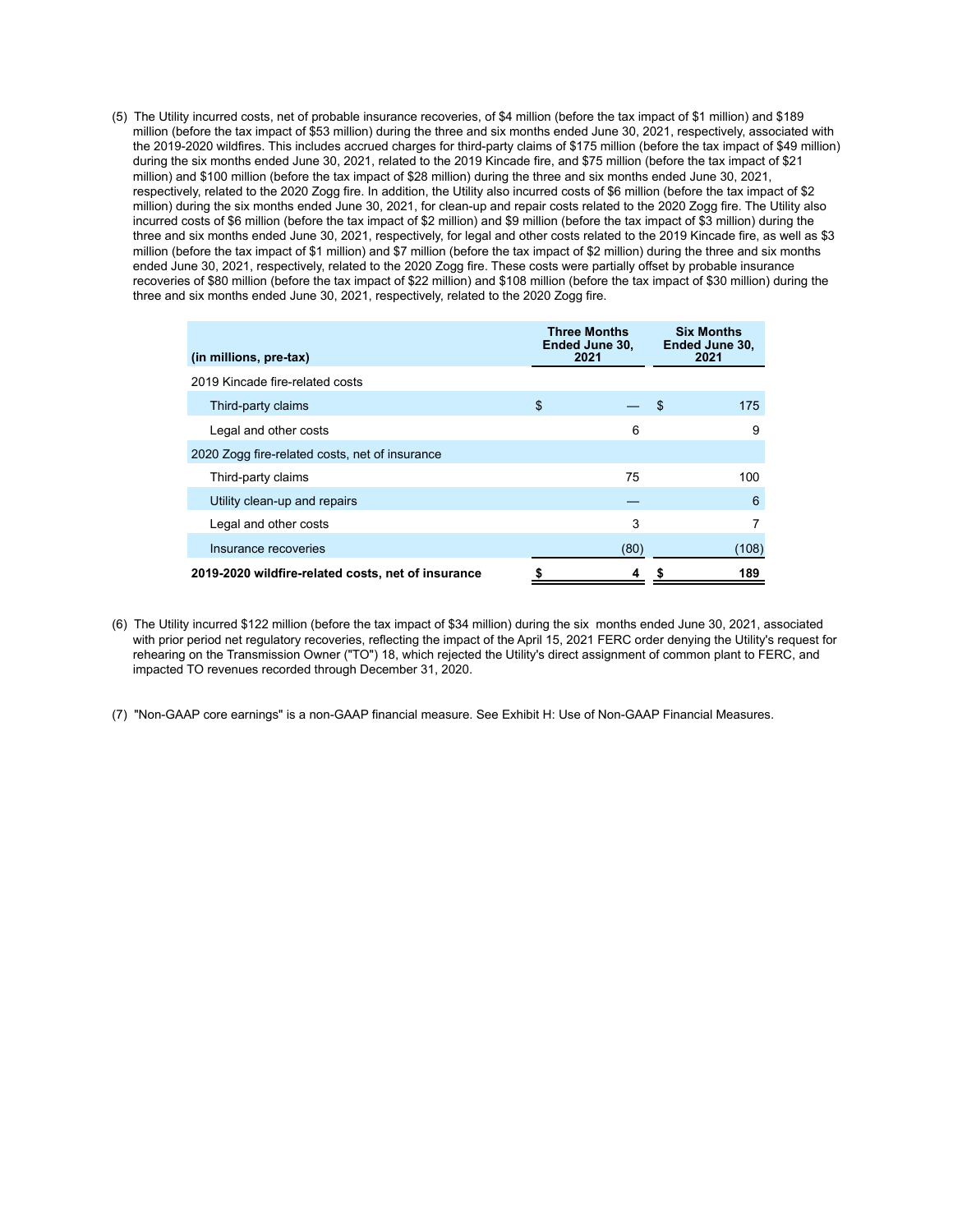PG&E Corporation's 2021 Earnings Guidance

|                                                           | 2021 |        |                              |        |  |      |
|-----------------------------------------------------------|------|--------|------------------------------|--------|--|------|
| <b>EPS Guidance</b>                                       | Low  |        | High                         |        |  |      |
| <b>Estimated Earnings on a GAAP basis</b>                 | \$   | 0.01   |                              |        |  | 0.15 |
| Estimated Non-Core Items: (1)                             |      |        |                              |        |  |      |
| Bankruptcy and legal costs <sup>(2)</sup>                 |      | 0.69   |                              | 0.66   |  |      |
| Amortization of Wildfire Fund contribution <sup>(3)</sup> |      | 0.16   |                              | 0.16   |  |      |
| 2019-2020 wildfire-related costs $(4)$                    |      | 0.07   |                              | 0.07   |  |      |
| Investigation remedies (5)                                |      | 0.06   |                              | 0.06   |  |      |
| Prior period net regulatory recoveries <sup>(6)</sup>     |      | 0.03   |                              | 0.03   |  |      |
| Net securitization impact <sup>(7)</sup>                  |      | (0.07) |                              | (0.07) |  |      |
| <b>Estimated EPS on a non-GAAP Core Earnings basis</b>    |      | 0.95   | $\tilde{\phantom{a}}$<br>- 5 | 1.05   |  |      |

All amounts presented in the table above and footnotes below are tax adjusted at PG&E Corporation's statutory tax rate of 27.98% for 2021, except for certain costs that are not tax deductible. Amounts may not sum due to rounding.

- (1) "Non-core items" include items that management does not consider representative of ongoing earnings and affect comparability of financial results between periods. See Exhibit H: Use of Non-GAAP Financial Measures.
- (2) "Bankruptcy and legal costs" consists of reversal of the tax benefit recorded for shares transferred to the Fire Victim Trust, exit financing costs including interest on temporary Utility debt and write-off of unamortized fees related to the retirement of PG&E Corporation debt, and legal and other costs associated with PG&E Corporation and the Utility's Chapter 11 filing. The total offsetting tax impact for the low and high non-core guidance range is \$72 million and \$47 million, respectively.

|                                         | 2021                  |             |                          |                  |  |                           |
|-----------------------------------------|-----------------------|-------------|--------------------------|------------------|--|---------------------------|
| (in millions, pre-tax)                  |                       |             | Low<br>guidance<br>range |                  |  | High<br>guidance<br>range |
| Fire Victim Trust grantor trust benefit |                       | $~\sim~$ \$ | 1.300                    | $~\sim~\text{s}$ |  | 1,300                     |
| Exit financing                          | $\tilde{}$            |             | 135                      | $\tilde{}$       |  | 95                        |
| Legal and other costs                   | $\tilde{\phantom{a}}$ |             | 120                      | $\tilde{}$       |  | 70                        |
| <b>Bankruptcy and legal costs</b>       | ~ s                   |             | 1,555                    | ~ s              |  | 1,465                     |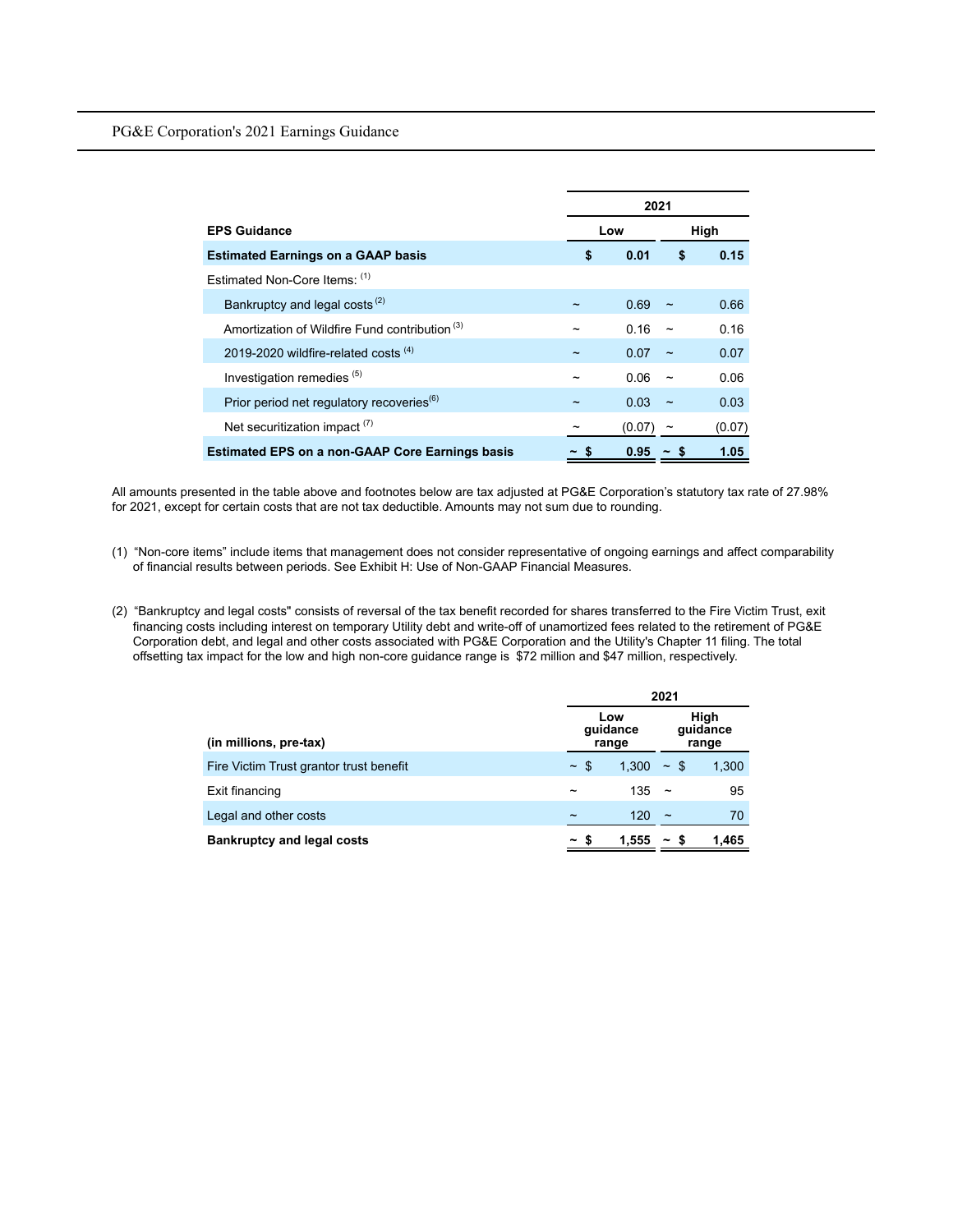(3) "Amortization of Wildfire Fund contribution" represents the amortization of Wildfire Fund contributions related to AB 1054. The total offsetting tax impact for the low and high non-core guidance range is \$130 million.

|                                            | 2021                                                  |     |                       |     |
|--------------------------------------------|-------------------------------------------------------|-----|-----------------------|-----|
| (in millions, pre-tax)                     | High<br>Low<br>quidance<br>quidance<br>range<br>range |     |                       |     |
| Amortization of Wildfire Fund contribution | -\$<br>$\tilde{\phantom{a}}$                          | 465 | $\tilde{\phantom{a}}$ | 465 |

(4) "2019-2020 wildfire-related costs" includes third-party claims and legal and other costs associated with the 2019 Kincade fire, and utility clean-up and repairs costs associated with the 2020 Zogg fire. The total offsetting tax impact for the low and high noncore guidance range is \$60 million and \$55 million, respectively.

|                                  | 2021       |                          |            |                           |     |
|----------------------------------|------------|--------------------------|------------|---------------------------|-----|
| (in millions, pre-tax)           |            | Low<br>guidance<br>range |            | High<br>guidance<br>range |     |
| 2019 Kincade fire-related costs  |            |                          |            |                           |     |
| Third-party claims               | - \$       | $175 - $$                |            | 175                       |     |
| Legal and other costs            | $\tilde{}$ | 30                       | $\tilde{}$ |                           | 10  |
| 2020 Zogg fire-related costs     |            |                          |            |                           |     |
| Utility clean-up and repairs     | $\tilde{}$ | 10                       | $\tilde{}$ |                           | 10  |
| 2019-2020 wildfire-related costs |            | $215 - S$                |            |                           | 195 |

(5) "Investigation remedies" includes costs related to the Wildfire OII Decision Different, Paradise restoration and rebuild, the Locate and Mark OII system enhancements, and the incremental PSPS charge associated with the May 26, 2021 Presiding Officer's Decision for the Public Safety Power Shutoff (PSPS) Order to Show Cause for the Fall 2019 PSPS events. The total offsetting tax impact for the low and high non-core guidance range is \$18 million.

|                                                   | 2021                  |                          |            |                           |
|---------------------------------------------------|-----------------------|--------------------------|------------|---------------------------|
| (in millions, pre-tax)                            |                       | Low<br>guidance<br>range |            | High<br>guidance<br>range |
| Wildfire OII disallowance and system enhancements | $~\sim~\text{\ss}$    |                          | $80 - $$   | 80                        |
| Paradise restoration and rebuild                  | $\tilde{\phantom{a}}$ | 25                       | $\tilde{}$ | 25                        |
| Locate and Mark OII system enhancements           | $\tilde{\phantom{a}}$ | 25                       | $\tilde{}$ | 25                        |
| Incremental PSPS charge                           |                       | 20                       |            | 20                        |
| <b>Investigation remedies</b>                     | $\sim$                | 150                      | ~ S        | 150                       |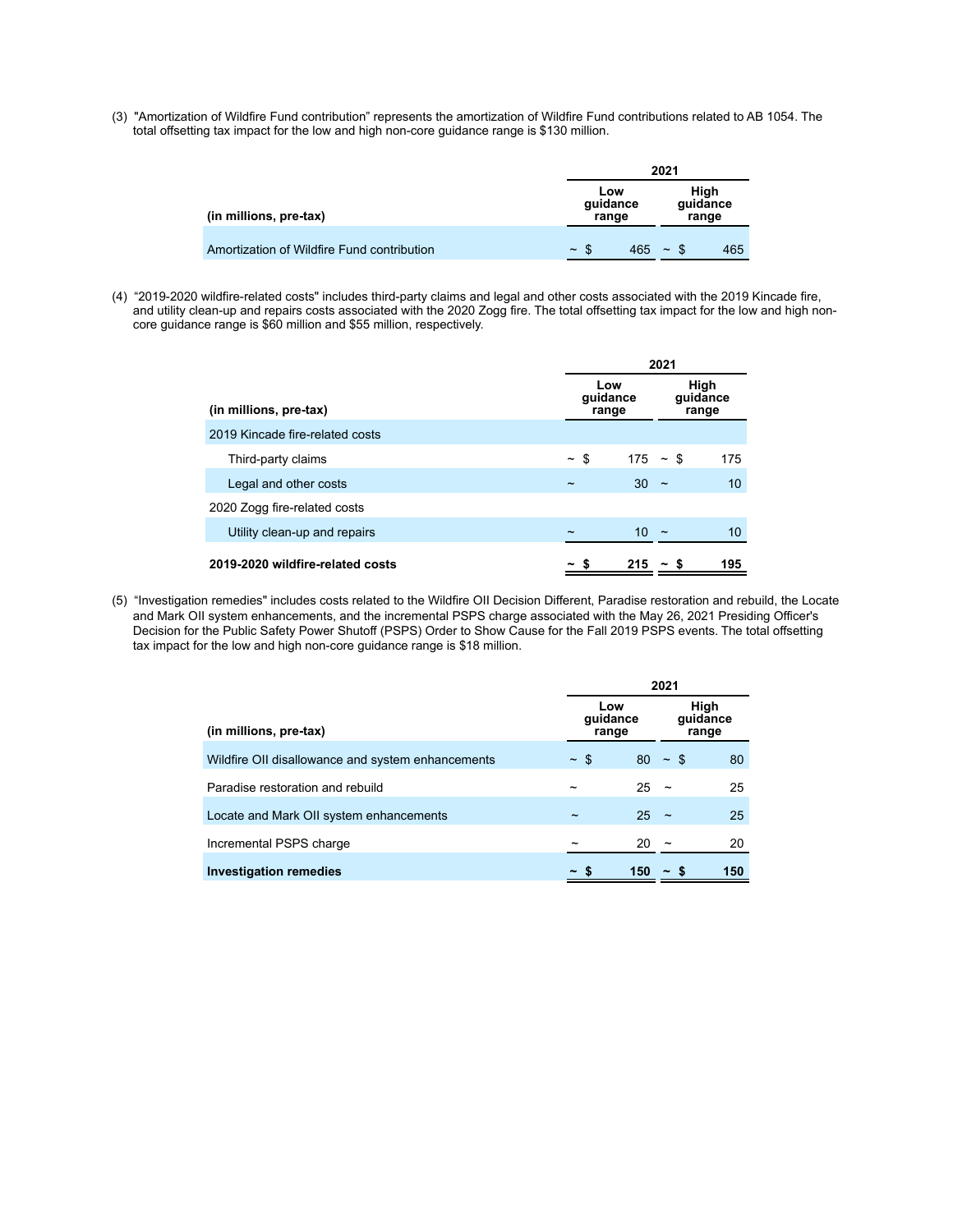(6) "Prior period net regulatory recoveries" represents the recovery of capital expenditures from 2011 through 2014 above amounts adopted in the 2011 GT&S rate case, offset by the impact of the April 15, 2021 FERC order denying the Utility's request for rehearing on the TO18, which rejected the Utility's direct assignment of common plant to FERC, and impacted TO revenues recorded through December 31, 2020. The total offsetting tax impact for the low and high non-core guidance range is \$21 million.

|                                        | 2021                     |  |                |                           |  |      |
|----------------------------------------|--------------------------|--|----------------|---------------------------|--|------|
| (in millions, pre-tax)                 | Low<br>quidance<br>range |  |                | High<br>quidance<br>range |  |      |
| 2011-2014 GT&S capital audit           | $~\sim~\text{s}$         |  | $(45) \sim$ \$ |                           |  | (45) |
| TO <sub>18</sub> FERC ruling impact    | $\tilde{\phantom{a}}$    |  | 120            | $\tilde{\phantom{a}}$     |  | 120  |
| Prior period net regulatory recoveries | $\tilde{\phantom{a}}$    |  | 75             | $\sim$ S                  |  | 75   |

(7) "Net securitization inception impact" represents the impact upon inception of rate neutral securitization and reflects the difference between the securitization regulatory asset and the regulatory liability associated with the revenue credits funded by up-front shareholder contributions and the Net Operating Loss monetization. This reflects the assumption that the CPUC will authorize the securitization of \$7.5 billion of wildfire-related claims that is designed to be rate neutral on average to customers based on the final decision issued April 22, 2021. The total offsetting tax impact for the low and high non-core guidance range is \$59 million.

|                                     |                           | 2021                      |
|-------------------------------------|---------------------------|---------------------------|
| (in millions, pre-tax)              | Low<br>quidance<br>range  | High<br>quidance<br>range |
| Net securitization inception impact | (210)<br>$~\sim~\text{s}$ | (210)<br>$~\sim~\text{s}$ |

Undefined, capitalized terms have the meanings set forth in the PG&E Corporation and the Utility's joint quarterly report on Form 10- Q for the quarter ended June 30, 2021.